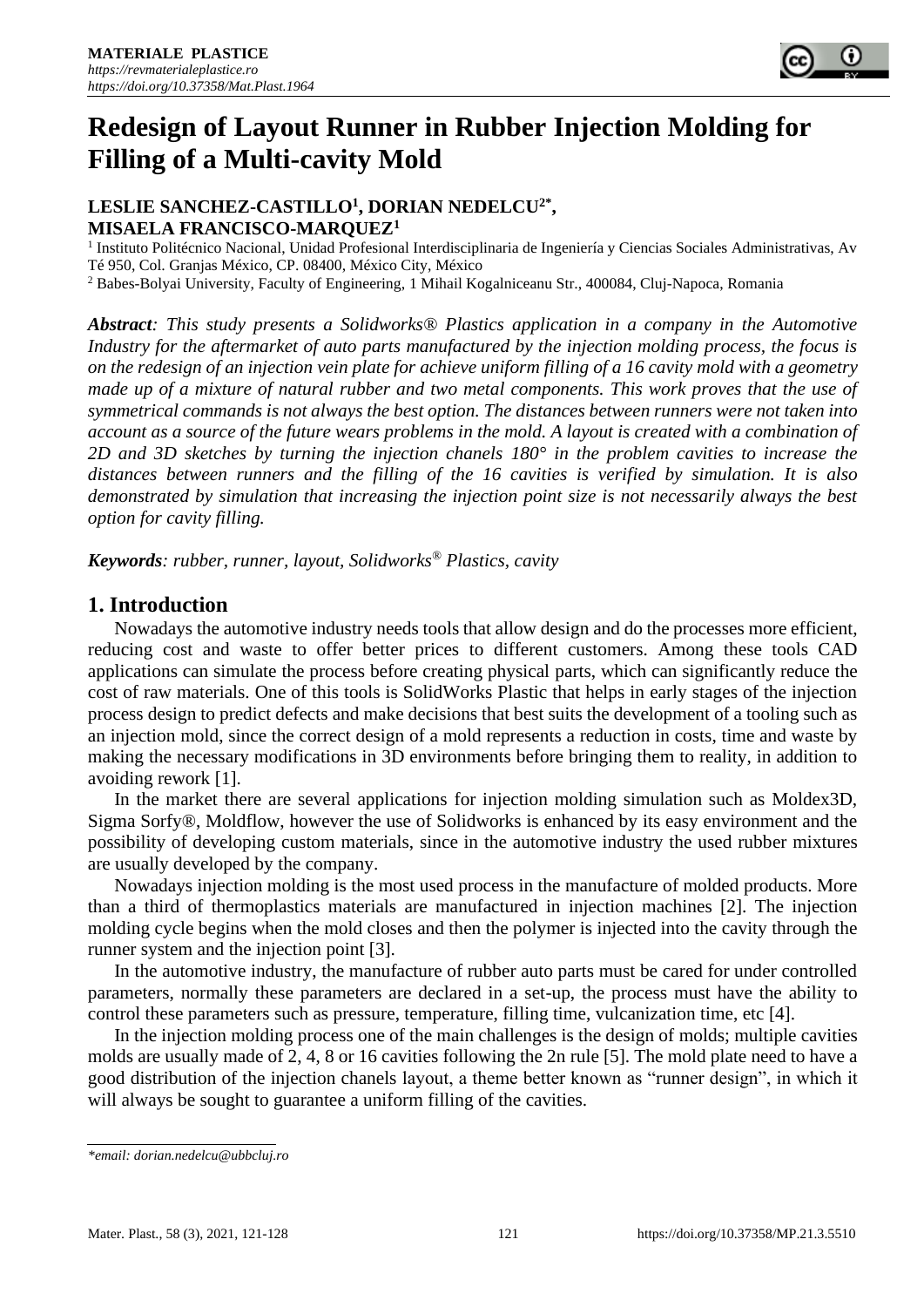The distribution of the injection chanels in the molds tends to be of various types, depending on the number of cavities; their main function is to allow a balanced flow of the polymer in all cavities [6]; the injection chanels can be created by 2D or 3D sketch of lines and arcs [5], that connect with the cavities coincidentally. However is possible to use the wizard runner to create the layout, tool that does not need to create a sketch previously [3]; nevertheless this tool it is limited to the type of distribution.

The distance from the injection point to the gate location, which is the access point to the cavity, is one of the most important points to take into account in the design of runner layout; theoretically, the more symmetrical is the runner layout the filling of the cavities tends to be at the same time; also, the minimum length of the runner must be equal to ten times, its cross section and the size of the runner must decrease progressively from the primary injector to the gate location, it must be at least 15% less than the primary one [6]. The injection point (s) must be positioned near the center of the geometry to balance the filling of the cavity [3]; depending on the number of injection points, the locations will be selected for the flow inlet.

In the injection molding process, the mold is one of the main components, which do not necessarily consist of two parts (core and cavities) and depends largely on the geometry, the process and the machine; for the geometry studied in this article, the mold consists of seven plates, since it contains a system of intermediate drive punches.

Among the most common defects in injection molding process are the lack of filling of cavities, air traps, welding lines [6], but the lack of filling is usually associated with multiple factors, such as temperature in the mold, the melting temperature of the material or a poor distribution of injection chanels. The aforementioned phenomena can be simulated by means of CAD software under the finite element method (FEM) [7].

# **2. Materials and methods**

#### **2.1 Current situation**

The molds created for rubber injection processes are normally made of multiple plates as shown in Figure 1, one of which corresponds to the injection chanels as can be seen in Figure 2; generally injection molds have a long useful life depending on the material. In the case of the present study, the mold was created from A36 steel; it is known from experience and internal company records that the useful life of an injection mold is estimated at around 50 years, however this after a few years of use (13th year of work) a problem appear consisting in fissures and cracks in areas where the injection channels were placed at very short distances as can be seen in Figure 3 in the layout distribution; also, filling problems will begin to appear in two specific cavities, as is illustrated in Figure 4. This problem was attributed to the cracks that were created with the demand for the tooling and the years of use, although these were few. The lack of attention to the design of the in-mold injection chanels for rubber led the designer to create a plate that with the demand of use would be affected long before its estimated life time.



**Figure 1.** Injection mold **Figure 2.** Injection chanels plate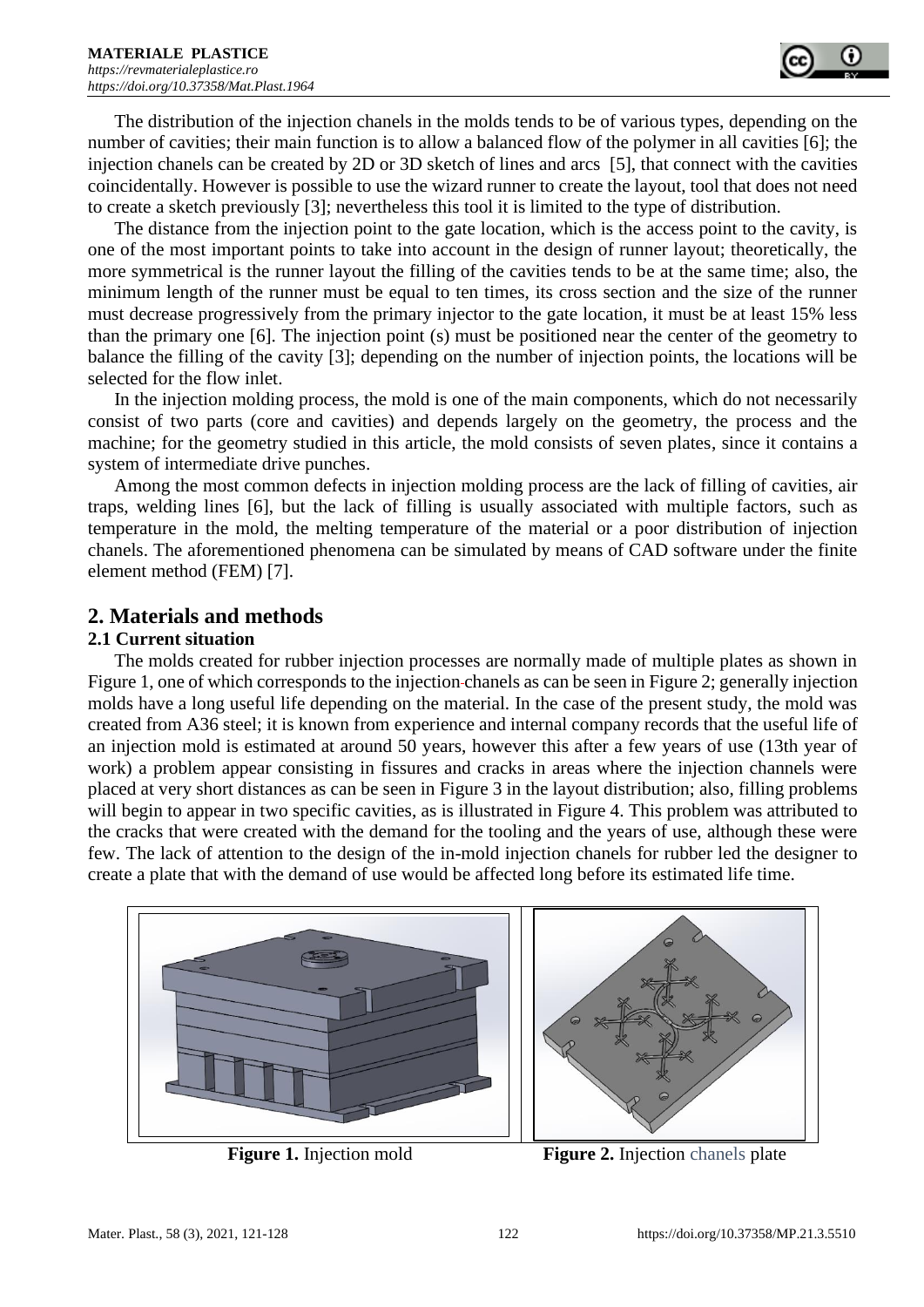

The injection vein plate has undergone rework such as welding points, but they have not been enough to counteract the problem, which has a direct impact on production levels; since the product corresponds to the high-volume for the aftermarket, this is created in a sixteen cavity injection mold with a vulcanization time of 350 s. But the cavities associated with these veins frequently present defects of lack of rubber filling, so it is decided to cancel them instead of generating defects; at the same time, two pieces are no longer generated in each vulcanizing cycle, which corresponds to 154 pieces in a work shift (7.5 h).



**Figure 3.** Injection runner layout **Figure 4.** Injection chanels associated with the problem

When a vulcanizing cycle ends, the mold opens to be able to remove the pieces; likewise the rubber that remains in these injection vein channels must be removed, which is shown in Figure 5, colloquially known as "rubber spider"; it can be seen in Figure 6 that the injection chanels that leads to the cavity where the reworking of the rubber occurs, there is a detachment of material, associating defects such as the lack of rubber in these cavities.



**Figure 5.** Rubber spider **Figure 6.** Damaged injection chanels

The quality of a product made by injection molding depends largely on the material and the process parameters [7]; ensuring that the cavities fill from the sprue evenly is an issue that concerns the injection chanels and the diameter of the injection point must be controlled. Due to the nature of the material used it is important to control this size; the material used in the process was configured as a custom material in Solidworks® Plastics. In the simulations, it represents a mixture of natural rubber produced by the company used for the aftermarket, following the ASTM D1418 and ASTM D-2000 AA standards for natural rubber, for which the material parameters are described in the Table 1; the theoretical data for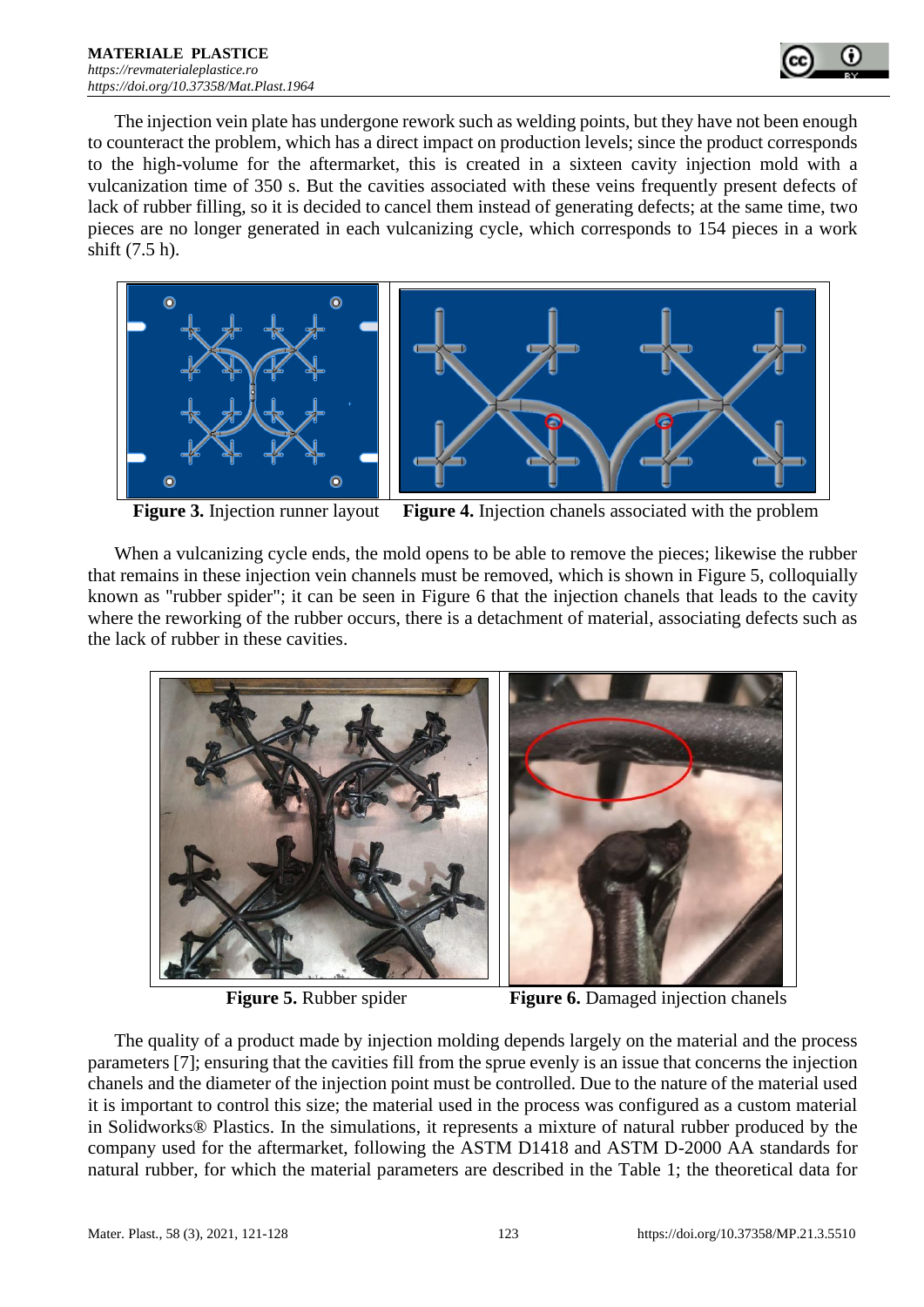

this material were taken from the "Rubber Division" [8], direct readings from the injection machine which corresponds to a vertical Rutil; the Young's modulus, Poisson's Radius and density were obtained experimentally.

The experimental data of this work, were obtained in the internal laboratory of the company, for the Young´s module a tensile test was carried out by means of a tensiometer "tensi TECH" model 11428, for the Poisson Radius a test of Tension paused before reaching the rupture to verify the deformation of the test tube and, for the density of the compound, it was carried out by means of an analytical balance.

| Parameter                            | Value           | Origin               |  |  |  |
|--------------------------------------|-----------------|----------------------|--|--|--|
| Melt temperatura                     | 70 °C           | Machine readout      |  |  |  |
| Mold Temperature                     | 165 °C          | Machine readout      |  |  |  |
| Part ejection temperatura            | $50^{\circ}$ C  | Machine readout      |  |  |  |
| Glass Transition temperatura         | $-65^{\circ}$ C | <b>Teoretical RD</b> |  |  |  |
| Specific Heat                        | $1100$ J(kg-k)  | <b>Teoretical RD</b> |  |  |  |
| <b>Thermal Conductivity</b>          | $0.13 W/(m-k)$  | <b>Teoretical RD</b> |  |  |  |
| <b>Thermal Expansion Coefficient</b> | 0.00000666      | <b>Teoretical RD</b> |  |  |  |
| <b>Elastic Moduls</b>                | 0.0359 MPa      | Experimental         |  |  |  |
| Poisson's ratio                      | 0.4161          | Experimental         |  |  |  |
| Density                              | 1.266           | Experimental         |  |  |  |

|  |  |  | Table 1. Material parameters |
|--|--|--|------------------------------|
|--|--|--|------------------------------|

#### **2.2 The geometry**

The geometry in question represents a motor mount made of rubber-metal components like in Figure 7, the natural rubber its main ingredient and the metal corresponds to an SAE1006 steel.



**Figure 7.** The geometry front and isometric view

#### **2.3 Proposed solution by SW**

Using CAD software, it is increasingly easier to check a process in a simulation before carrying it out with physical materials [9], which reduces machining times and costs; a simple solution is presented in the redesign injection chanels using Solidworks® Plastics.

Figure 8 shows the current distribution of the injection chanels. The proposed solution consists in turning the problem cavities with 180° in order to widen the area between runners in the veins involved as shown in Figure 9, to prevent them from re-presenting cracks or details related to the previous problem. Currently, each cavity has four injection points of 2 mm each. For reasons associated with the production demand, it was proposed in the first instance to add more injection points; however, this would generate a return to the initial problem, even making it worse, when noticing that there was more than one crossing in the injection chanels (Figure 10) Therefore, it was only treated with two different sizes of diameter in the injection points, the original of 2 mm and an additional one of 2.5 mm.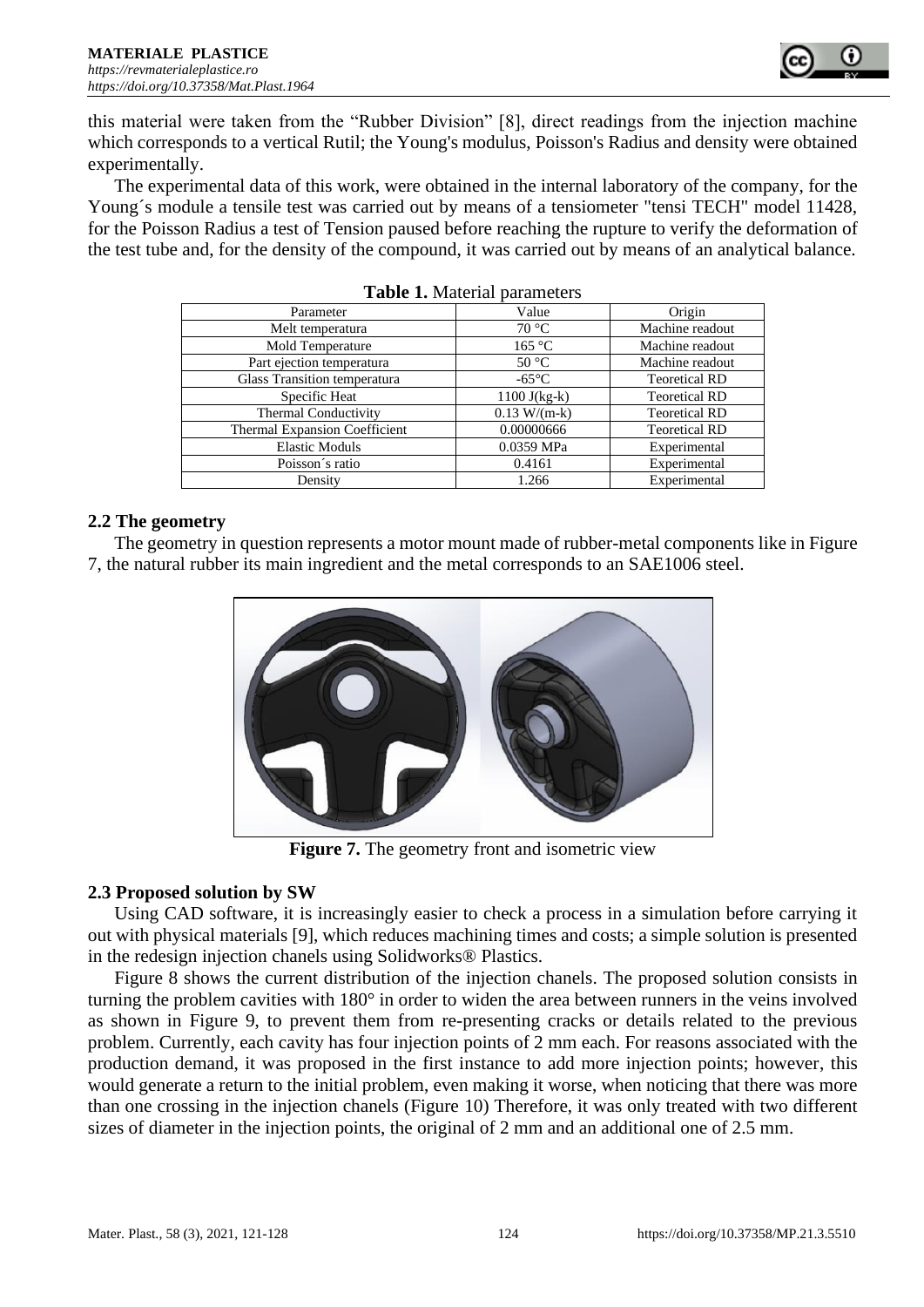



**Figure 8.** Current layout **Figure 9.** Proposal layout



Figure 10. Proposal with 5 injection points (failed)

### **2.4 Simulation**

The first step to perform a simulation in Solidworks® Plastics is to create the mesh of the geometry; the smaller size of the triangles is chosen the greater elements will be created for the simulation [10], which also represents greater computational resources. The mesh in this case was created in a solid mesh manual as shown in Figure 11 (mesh size of 2 mm) with tetrahedral elements, resulting in a total of 152,870 elements and 47.076 nodes, the injection chanel system was created for one cavity and, for the representation of the mold in the 16 cavities with the proposed shape, Figure 12 shows half of this design with a mesh size of 2.5 mm. The injection chanels were created manually with a 3D sketch for the case of one cavity and, a combination of Sketch 2D and 3D for the case of sixteen cavities.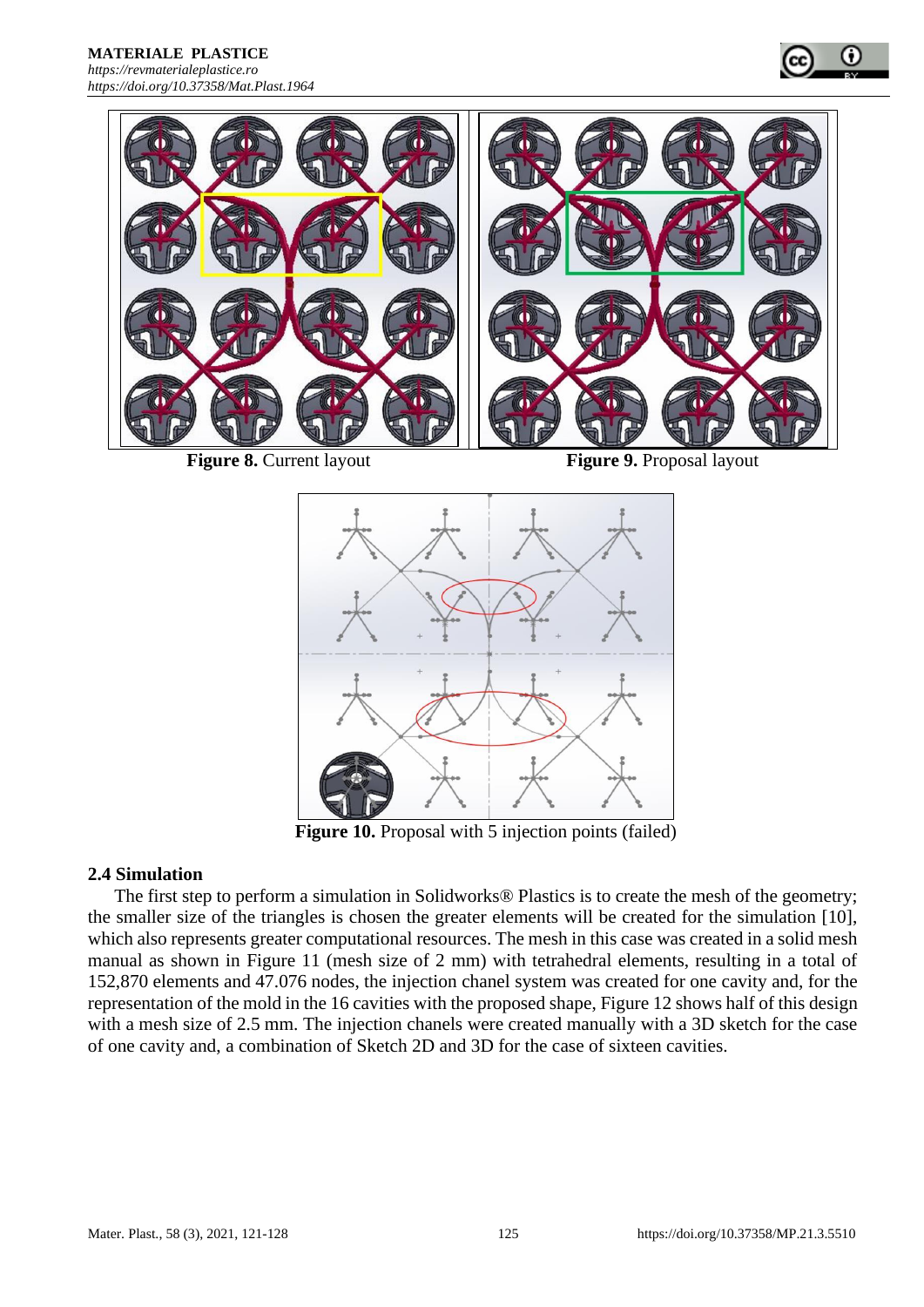



**Figure 11.** Solid mesh one cavity **Figure 12.** Solid mesh in half layout

# **3.Results and discussions**

The fill time results of the simulations calculated in Solidworks® Plastics are presented in the Table 2; for the injection points the mesh was of the solid type for both cases, in 2.0 mm and 2.5 mm; it was observed that the increase in the diameter at the injection point it is not significant in the filling speed; due to the work involved in machining an injection mold plate it is not recommended increase this diameter. The real current fill time in the cavity is 40 s, which is close with the simulation time.

| Table 2. Fill time                    |                  |                  |  |  |  |
|---------------------------------------|------------------|------------------|--|--|--|
| <b>Injection location</b><br>diameter | $2.0 \text{ mm}$ | $2.5 \text{ mm}$ |  |  |  |
| <b>Fill Time</b>                      | 47.36 s          | 47.44 s          |  |  |  |

The filling time in the case of the 2.0 mm diameter injection point is very similar to reality, so the results are trusted.

The runner layout remained as originally designed except for the 180° rotation in the problem cavities. Table 3 shows the distances in the designs of the channels of the current injection chanels (Figure 13), proposed (Figure 14) and in the lower part without affectation (Figure 15); highlighting the increase in the layout proposed in the affected area to ensure that injection vein plate problems do not recur. **Table 3. Difference in a set in a set in a set in a set in a set in a set in a set in a set in a set in a set** 

| <b>Table 3.</b> Difference in areas between runners |           |                 |                                      |  |  |
|-----------------------------------------------------|-----------|-----------------|--------------------------------------|--|--|
|                                                     | Current   | <b>Proposed</b> | <b>Bottom layout</b><br>(unaffected) |  |  |
| <b>Left Lavout</b>                                  | $6.88$ mm | 35.65 mm        | $40.42$ mm                           |  |  |
| <b>Right layout</b>                                 | $6.96$ mm | 35.59 mm        | $40.24$ mm                           |  |  |



**Figure 13.**  Distance in current layout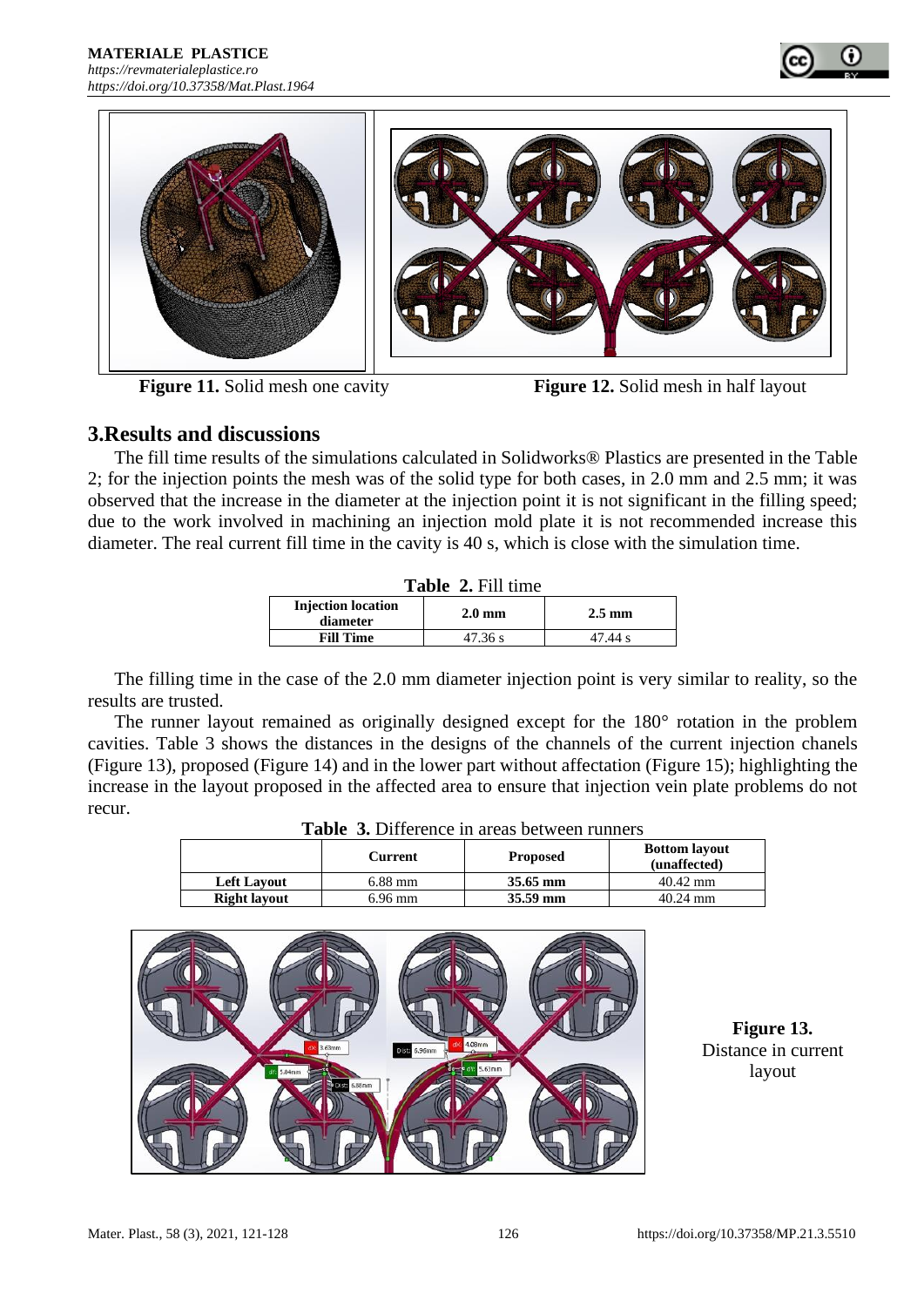



**Figure 13.** Distance between runner layout proposal



**Figure 14.** Bottom of the layout

The mold used for the molding of this part has a total of 16 cavities, the problem described presents the lack of filling of the compound in two cavities, which we intend to turn 180° to correct these problems in the production area; this means that the current mold only has a production capacity limited to 87.5%, with the proposed correction, productivity would increase by 12.5% allowing all the cavities to function, which would take full advantage of each molding cycle.

# **4. Conclusions**

In the injection molding of multiple cavities, it is essential to create a mold that satisfies the requirements of simultaneous filling for all cavities; it is also important that the mold is designed to withstand the workload, considering materials and mold size. Sometimes it is very easy to use the symmetry commands in Solidworks without taking into account the conditions of the material with which it will be worked. The main contribution of the article is based on making the designer in the molded industry aware that not necessarily using symmetry is the best case in the machining of an injection mold, whether the distances between runners had been observed, this reworking of the injection chanels plate would have been avoided, which constitutes additional costs for the companies. The layout proposal in this article complies with the increase of the distance in the affected zone; the distances obtained are close to the distances in the zones where there is no problem in the runner layout; this decreases the possibility of the associated problem occurring again, likewise, the effectiveness of the filling of the 16 cavities in the injection mold was verified by simulation in Solidworks® Plastics to